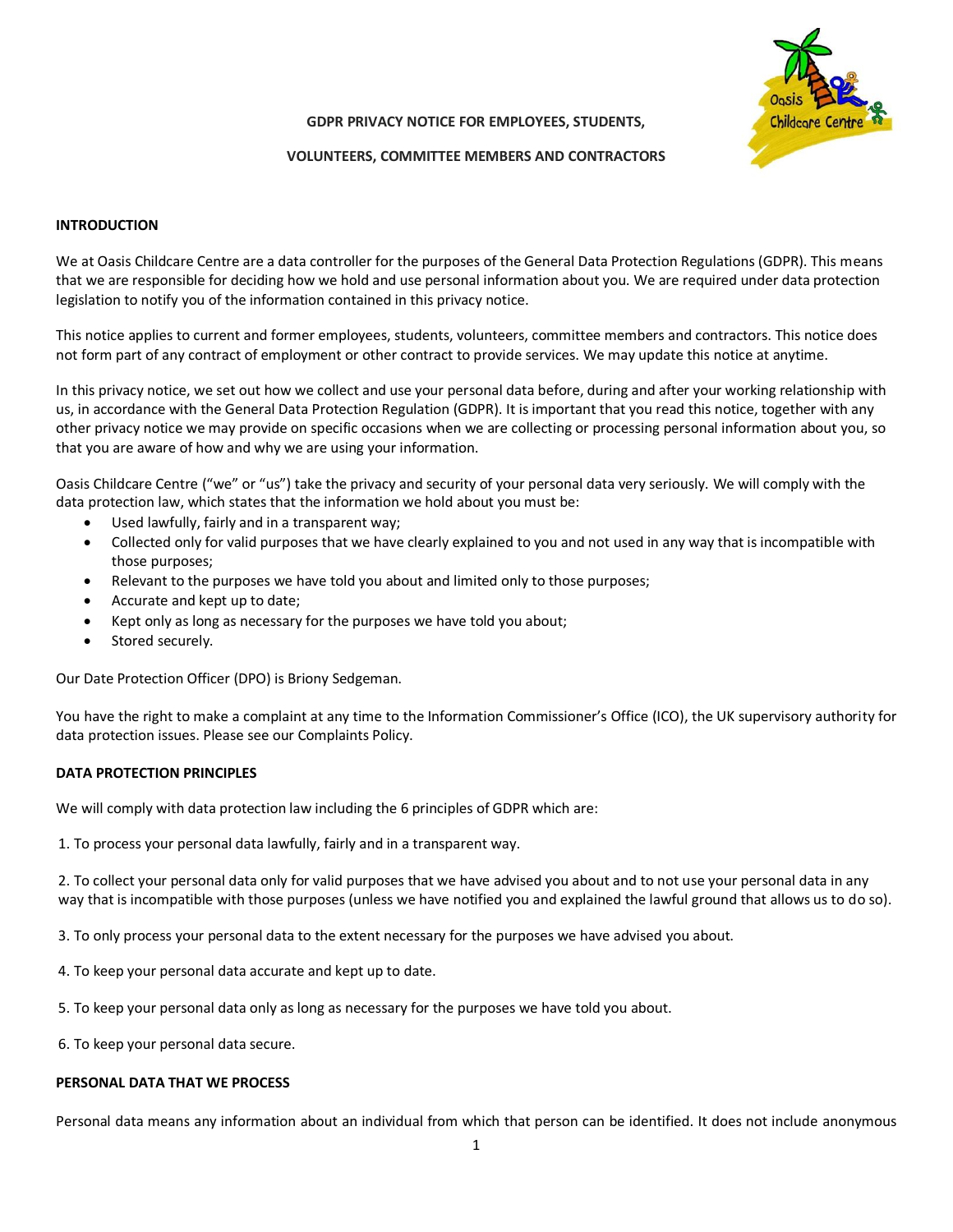data where the identity has been removed.

There are "special categories" of more sensitive personal data, which require a higher level of protection such as your ethnicity and whether you are a member of a trade union.

Please refer to the Data Retention Checklist included in our Data Protection Policy for details about how long we will hold your information.

We will collect, store, and use the following categories of personal data about you:

- Personal contact details such as name, title, addresses, telephone numbers and personal email addresses.
- Date of birth.
- Gender.
- Marital status and dependants.
- Next of kin and emergency contact information.
- National Insurance number.
- Bank account details, payroll records and tax status information.
- Salary, annual leave, pension and benefits information.
- Start date.
- Location of employment or workplace.
- Copy of driving licence.
- Recruitment information (including copies of right to work documentation, references and other information included in a CV or cover letter or as part of the application process).
- Employment records (including job titles, work history, working hours, qualifications, training records and professional memberships).
- Details of your existing and previous salary.
- Performance and supervision information.
- Disciplinary and grievance information.
- Absence/attendance information (such as number of absences and reasons)
- CCTV footage.
- Information about your use of our information and communications systems.
- Photographs for ID purposes

We may also collect, store and use the following "special categories" of more sensitive personal information:

- Information about your race or ethnicity, religious beliefs, sexual orientation and political opinions.
- Trade union membership.
- Information about your health, including any medical condition, health and sickness records.
- Information about criminal convictions and offences.

#### **HOW WE COLLECT YOUR PERSONAL DATA**

We collect personal data about you through the recruitment process, either directly from you or sometimes from an employment agency or background check provider. We may sometimes collect additional information from third parties including former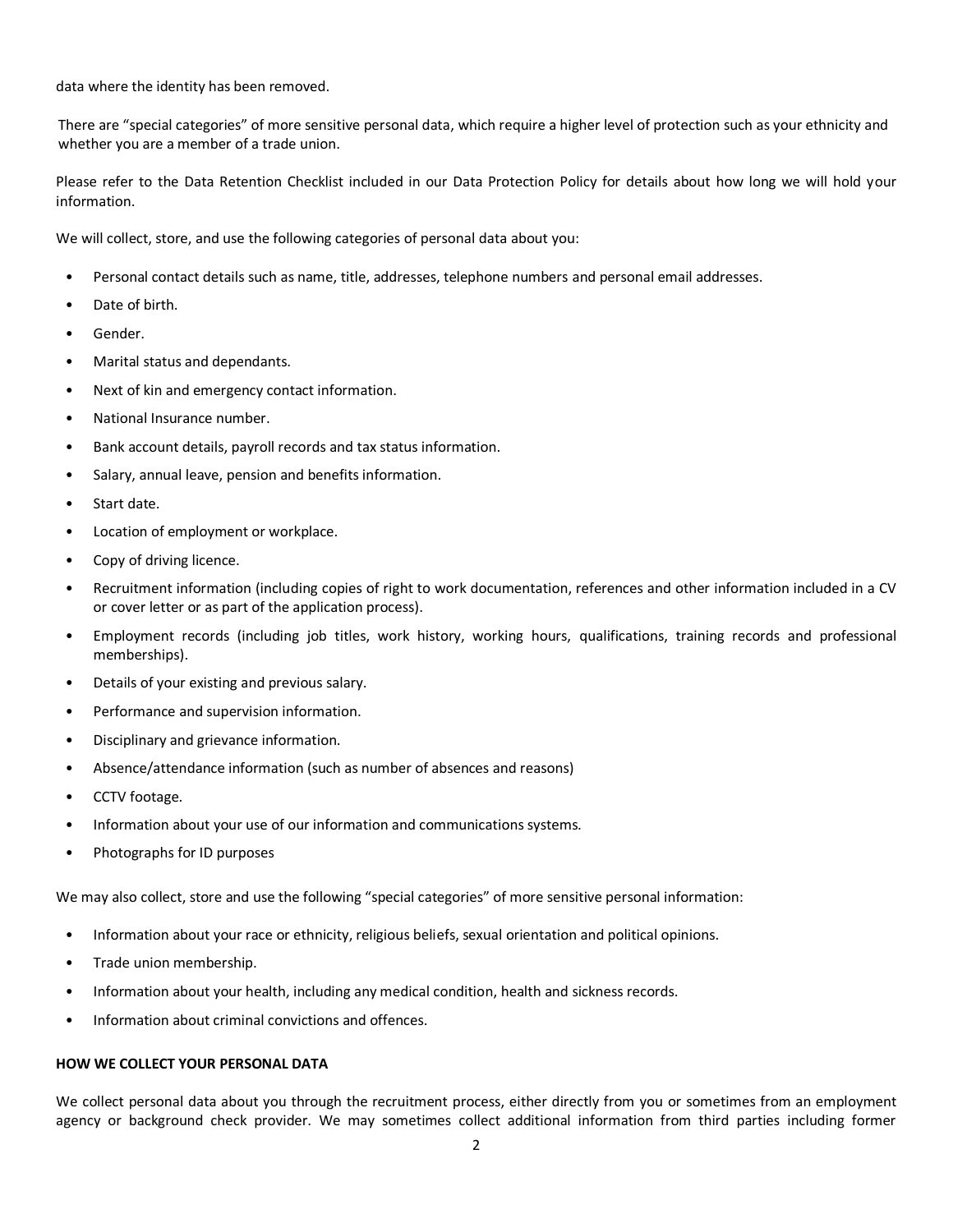employers, credit reference agencies or other background check agencies.

When you start your employment with us, you will directly provide us with certain personal data such as your bank account details and next of kin information.

We may collect further personal data about you in the course of your employment.

### **HOW WE USE YOUR PERSONAL DATA**

We will only process your personal data if we have a lawful ground for processing such data. Most commonly, we will use your personal information in the following circumstances:

1. Where we need to perform the employment contract between us or any other contract between us.

2. Where we need to comply with a legal obligation.

3. Where it is necessary for our legitimate interests (or those of a third party) and your interests and fundamental rights do not override those interests.

We may also use your personal data in the following situations, but these are not likely:

1. Where we need to protect your interests (or someone else's interests).

2. Where it is needed in the public interest or for official purposes.

## **PURPOSES FOR WHICH WE PROCESS YOUR PERSONAL DATA**

We will process your personal data for the following purposes:

- Making a decision about your recruitment or appointment.
- Determining the terms on which you work for us.
- Checking you are legally entitled to work in the UK.
- Completing DBS Checks (please also see Policy for Secure Storage, Handling, Use, Retention and Disposal of Disclosures and Disclosure Information).
- Paying you and, if you are an employee, deducting tax and National Insurance contributions.
- Providing certain benefits to you.
- Liaising with your pension provider.
- Administering the contract we have entered into with you.
- Business management and planning, including accounting and auditing.
- Conducting performance reviews, managing performance and determining performance requirements.
- Making decisions about salary reviews and compensation.
- Assessing qualifications for a particular job or task, including decisions about promotions.
- Gathering evidence for possible grievance or disciplinary hearings.
- Making decisions about your continued employment or engagement.
- Making arrangements for the termination of our working relationship.
- Education, training and development requirements.
- Dealing with legal disputes involving you, or other employees, workers and contractors, including accidents at work.
- Ascertaining your fitness to work.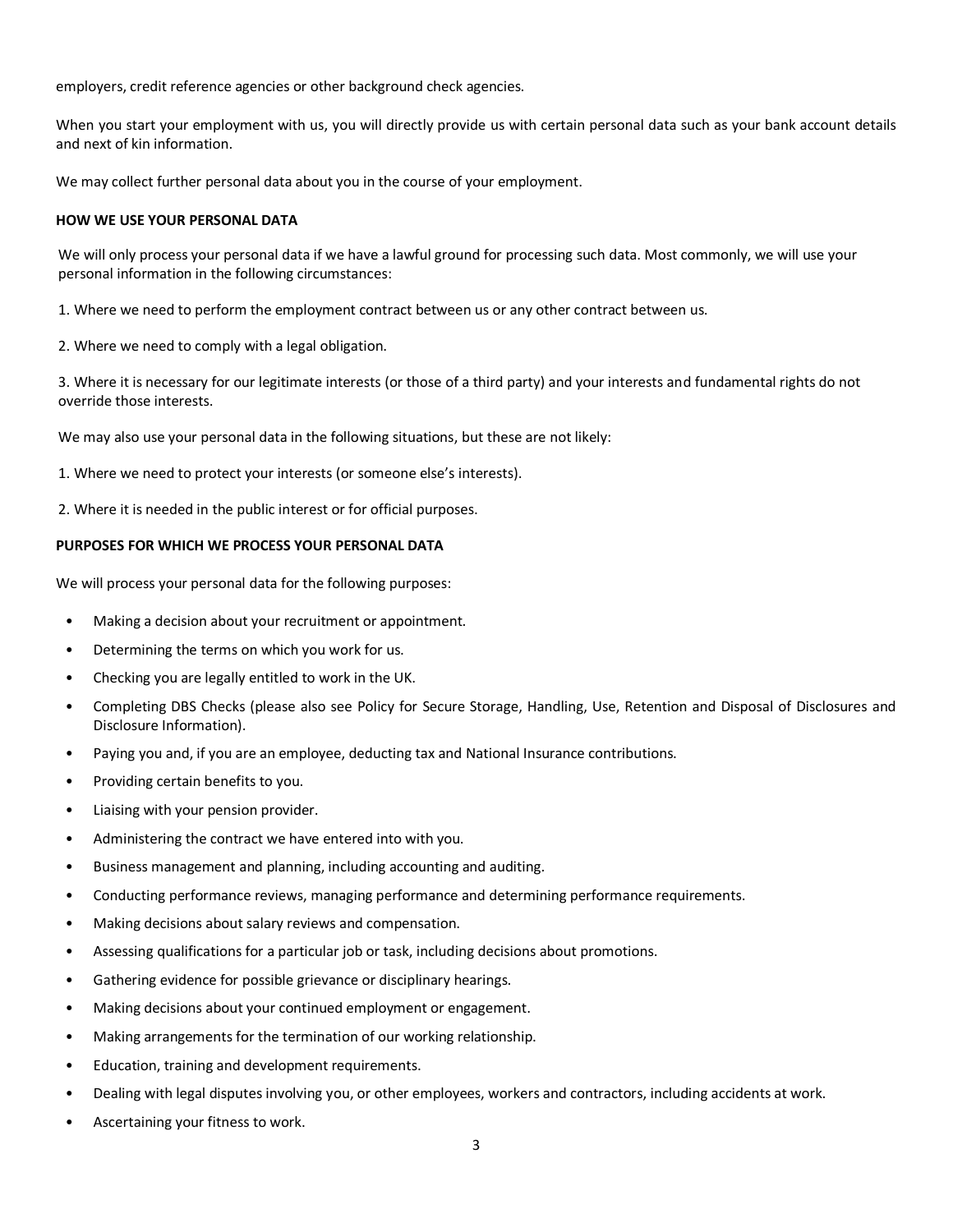- Managing sickness absence.
- Complying with health and safety obligations.
- To prevent fraud.
- To monitor your use of our information and communication systems to ensure compliance with our IT policies.
- To ensure network and information security, including preventing unauthorised access to our computer and electronic communications systems and preventing malicious software distribution.
- Equal opportunities monitoring.

If you decide not to provide us with certain personal data that we have requested, we may not be able to perform contracts between us (such as paying you or providing a benefit), or we may be prevented from complying with our legal obligations (such as to ensure the health and safety of our workers).

We may from time to time use your personal data without your knowledge or consent where this is required or permitted by law.

# **HOW WE USE SENSITIVE DATA**

"Special categories" of sensitive personal data require higher levels of protection than non-sensitive data. In order to process such sensitive data we need to have further justification. We may process special categories of personal data in the following circumstances:

1. In limited circumstances, with your explicit written consent.

2. Where we need to carry out our legal obligations or exercise rights in connection with employment.

3. Where it is needed in the public interest, such as for equal opportunities monitoring or in relation to our occupational pension scheme.

Occasionally, we may process sensitive personal data where it is needed in relation to legal claims or where it is needed to protect your interests (or someone else's interests) and you are not capable of giving your consent, or where you have already made the information public.

We will use your sensitive personal data in the following ways:

- In relation to leaves of absence, which may include sickness absence or family related leaves, to comply with employment and other laws.
- In relation to your physical or mental health, or disability status, to ensure your health and safety in the workplace and to assess your fitness to work, to provide appropriate workplace adjustments, to monitor and manage sickness absence and to administer benefits.
- In relation to your race or national or ethnic origin, religious, philosophical or moral beliefs, or your sexual life or sexual orientation, to ensure meaningful equal opportunity monitoring and reporting.
- In relation to your trade union membership information to pay trade union premiums, register the status of a protected employee and to comply with employment law obligations.

# **CRIMINAL CONVICTIONS**

We may only process data relating to criminal convictions where the law allows us to do so. This will usually be where such processing is necessary to carry out our obligations.

Rarely, we may use your personal data relating to criminal convictions where necessary in relation to legal claims, where it is necessary to protect your interests (or someone else's interests) and you are not capable of giving your consent, or where you have already made the information public.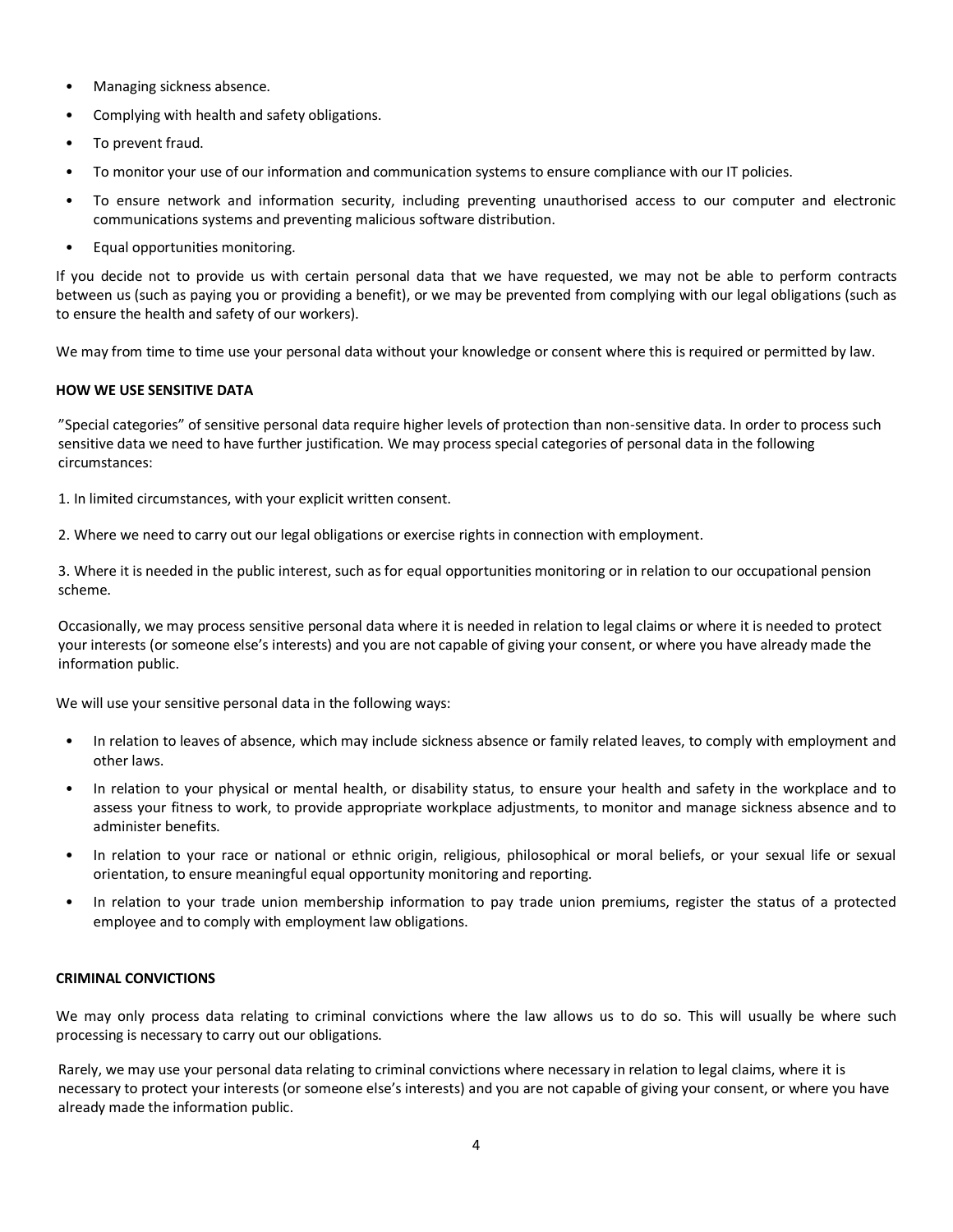### **TRANSFERS TO THIRD PARTIES**

With your permission, we may have to share your personal data with third parties, including third-party service providers, where it is necessary to administer the working relationship with you or where we have another legitimate interest in doing so. We routinely share this information with the following third parties\*:

- The local authority
- Our payroll provider
- Our Pensions Administrators
- Our IT Support Provider

*\*Please note that this is a working document and will be regularly updated. For updated list of third parties we work with, please see the Privacy Statement for Parents/Carers on our website.*

With your permission we may share your personal information with other third parties, for example in the context of the possible sale or restructuring of the business. We may also need to share your personal information with a regulator or to otherwise comply with the law.

We require third parties to respect the security of your data and to treat it in accordance with the law. They must act only in accordance with our instructions and they agree to keep your personal data confidential and secure.

# **All parents/carers, staff, committee, students, volunteers and other relevant professionals/contractors should note that in the event of a safeguarding concern being raised, information about children, families and/or professionals may be shared with the relevant agencies without prior consent.**

## **TRANSFERS OUTSIDE OF THE EEA**

We may be required to transfer your personal information outside the EEA. If we do, you can expect a similar degree of protection in respect of your personal information.

Where we transfer your personal data to countries where there is no adequacy decision by the European Commission in respect of that country, we will put in place certain measures to ensure that your personal data does receive an adequate level of protection, such as contractual clauses that have been approved by the European Commission.

#### **DATA SECURITY**

We have put in place appropriate security measures to prevent your personal information from being accidentally lost, used or accessed in an unauthorised way, altered or disclosed.

We have put in place procedures to deal with any suspected data security breach and will notify you and any applicable regulator of a suspected breach where we are legally required to do so. Please see our Data Protection Policy (including Data Breach Procedure and Data Retention Checklist).

## **DATA RETENTION**

We will only retain your personal information for as long as necessary to fulfil the purposes we collected it for, including for the purposes of satisfying any legal, accounting, or reporting requirements. Please see our Data Protection Policy (including Data Breach Procedure and Data Retention Checklist) for details of retention periods for different aspects of your personal information.

To determine the appropriate retention period for personal data, we consider the amount, nature, and sensitivity of the personal data, the potential risk of harm from unauthorised use or disclosure of your personal data, the purposes for which we process your personal data and whether we can achieve those purposes through other means, and the applicable legal requirements.

In some circumstances, we may anonymise your personal information so that it can no longer be associated with you, in which case we may use such information without further notice to you.